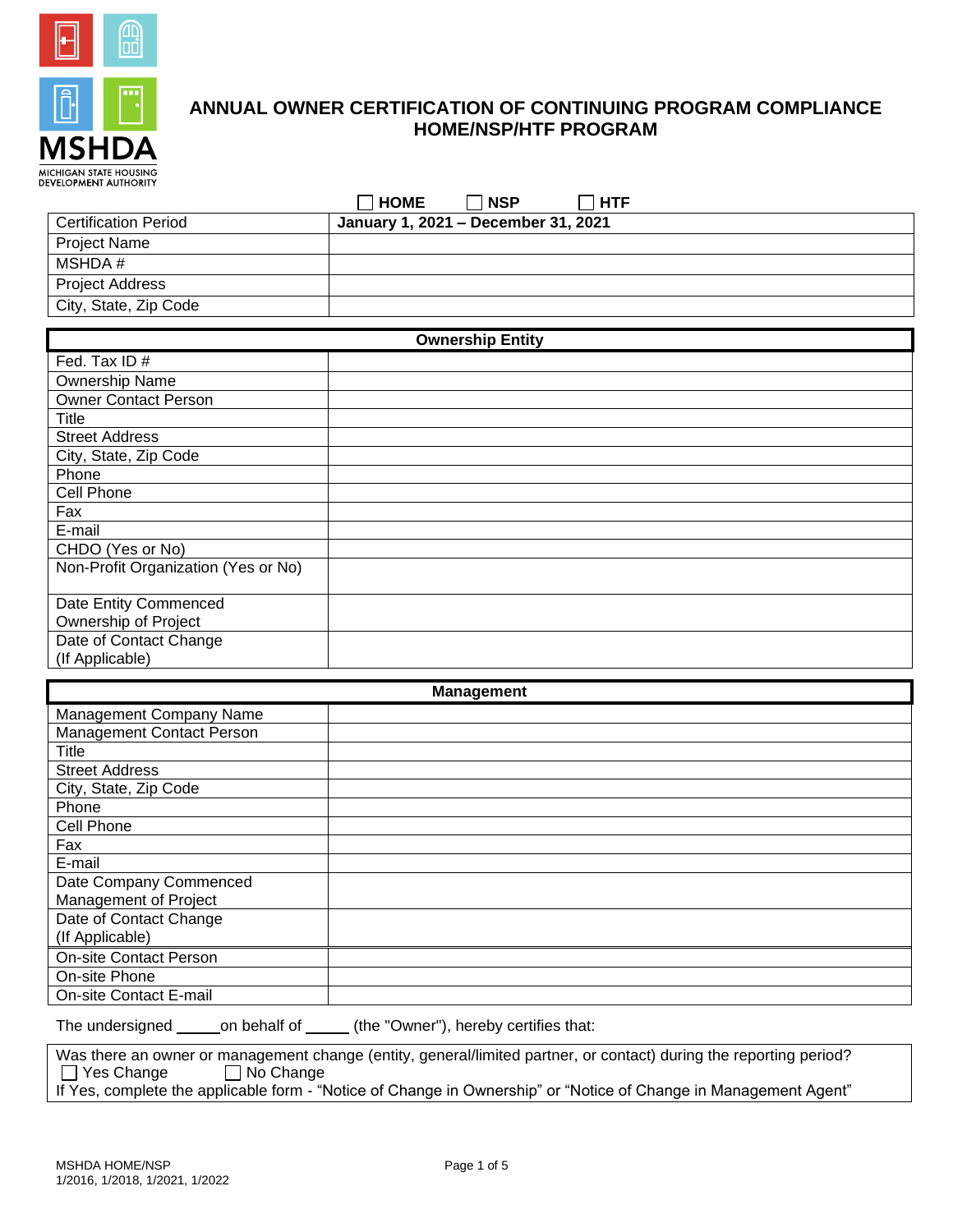| <b>Service Provider (If Applicable)</b> |  |  |
|-----------------------------------------|--|--|
| <b>Company Name</b>                     |  |  |
| <b>Contact Person, Title</b>            |  |  |
| <b>Street Address</b>                   |  |  |
| City, State, Zip Code                   |  |  |
| Phone/Cell Phone                        |  |  |
| E-mail                                  |  |  |
| Description of Services / Contract or   |  |  |
| <b>MOU Effective Date</b>               |  |  |

## **Annual Tenant Income Certification / Establishing Tenant Eligibility**

- 1. For each household occupying a unit designated as HOME/NSP/HTF, the owner/management agent has conducted an initial certification and an annual recertification including full third-party documentation of all income and assets (as required in 24 CFR Section 92.203 for HOME and NSP and 24 CFR Section 93.151(d) for HTF).
	-
- Yes. No. If no, explain:

#### **Rent Restrictions**

- 2. Each HOME/NSP/HTF restricted unit in the project was rent restricted as prescribed in the executed MSHDA Regulatory Agreement, Grant Agreement, Affordability Agreement, or other official document.
	- Yes.

No. If no, explain:

#### **Utility Allowances**

- 3. The Owner certifies that the utility allowance is reviewed annually and is obtained through the local PHA, MSHDA, directly from the local utility companies, or calculated by using the Actual Consumption Method (ACM).
	-

Yes.

Yes.

No. If no, explain:

#### **Over-Income Units and Next Available Unit Rule**

- 4. If the income of a resident of a HOME/NSP/HTF restricted unit in the project increased to an amount that exceeds the limit allowed under HOME Regulatory Agreement (or similar document), the next available unit in the project was rented to a qualified household.
	- П

П

No. If no, explain:

- 4a. If the annual income of a resident of a HOME restricted unit in the project increased to an amount that exceeded 80% of the area median income at recertification, the household's rent was adjusted to 30% of the family adjusted income (unless Low-Income Housing Tax Credit Program rules apply to the unit). П
	- Yes.

No. If no, explain:

Not Applicable.

#### **Vacant Units**

- 5. If a HOME/NSP/HTF unit in the project became vacant during the year, reasonable attempts were made to rent that or a comparable unit (for floating units, comparable in terms of size, features, and number of bedrooms) to a qualified household and while the unit was vacant, no units of comparable size were rented to an unqualified household.
	- Yes.

No. If no, explain:

#### **Physical Condition**

 $\Box$ 

- 6. Each unit and building in the project is, as of date of execution of this certification and for the entire period covered by this certification, suitable for occupancy and there are no unresolved deficiencies or violations taking into account State and local codes, ordinances, requirements and HUD's Uniform Physical Condition Standards (UPCS).
	- Yes.

No. If no, state the nature of violation, attach copies of the applicable document(s) citing the deficiencies and (or) violations, and describe any corrective action that has been taken or is planned.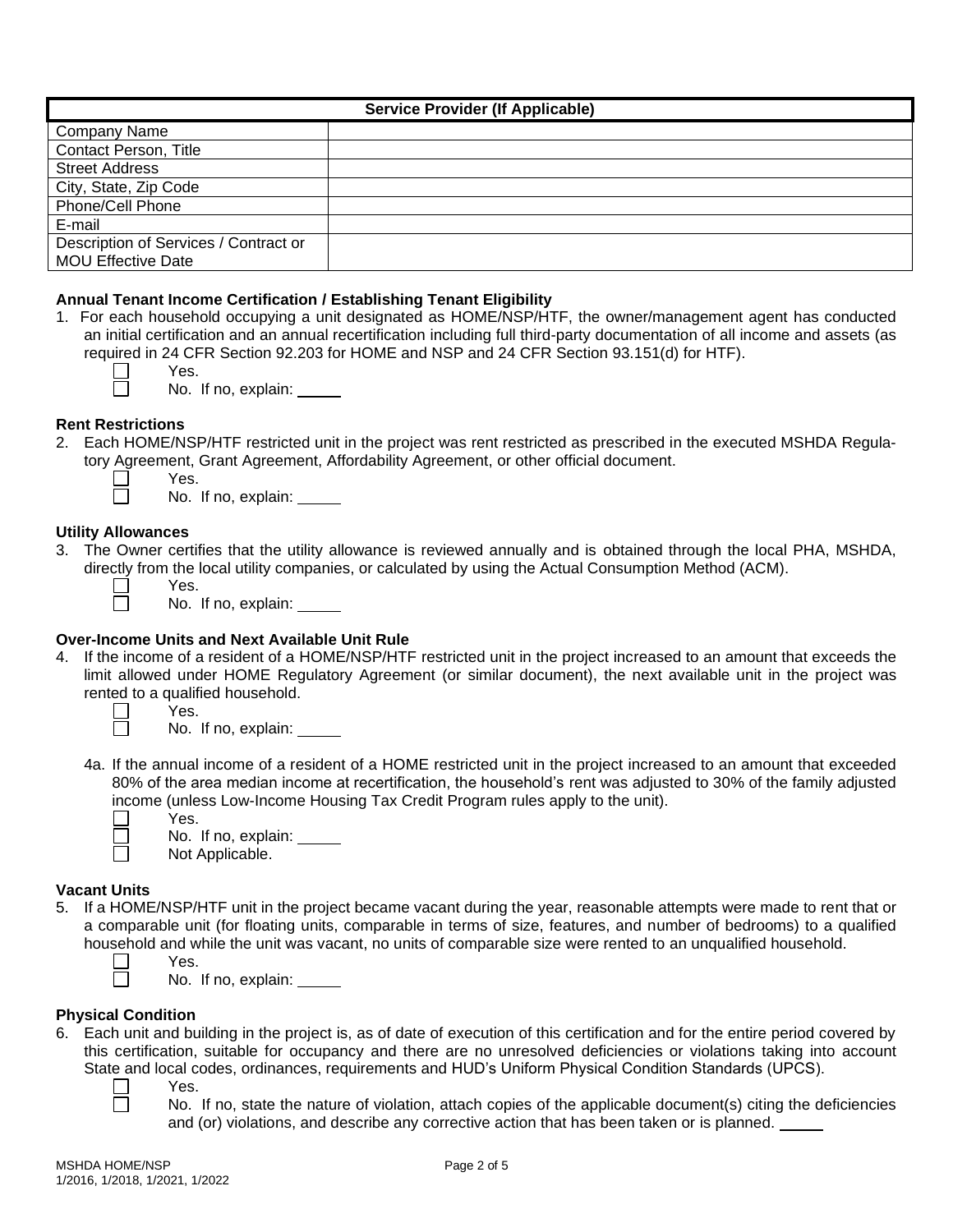- 7. Carbon Monoxide detectors have been installed and maintained in all units that have fuel-fired/burning appliances and/or an attached garage. Or a waiver has been completed on file at the development.
	- Yes No

Yes.

## **Lead-based Paint**

- 8. All tenants have signed the "Lead Based Paint" form and have been given a copy.
- - No, due to the following exemption(s):
		- None of the buildings or portions of the buildings in the development were constructed prior to January 1, 1978. (See 35.86 "Target Housing".)
		- All buildings on the property have been certified Lead-based paint free and appropriate test reports and certification have been or will be provided to MSHDA.
		- All units are 0-bedroom units (See 35.86 "Target Housing" and "0-bedroom dwelling*.*)
		- $\overline{\Box}$  This is a HUD Elderly development and no child of less than 6 years of age resides or is expected to reside in any unit.
		- $\Box$  The development is designated exclusively for persons with disabilities and no child of less than 6 years of age resides or is expected to reside in any unit.

 $\Box$  Other reason as follows:

(For the above exemptions please see Title 24: Housing and Urban Development, PART 35 – LEAD-BASED PAINT POISONING PREVENTION IN CERTAIN RESIDENTIAL STRUCTURES 35.82 "Scope and Applicability" and 35.86 Definitions, 'Housing for the Elderly", "Target housing", and "0-bedroom dwelling".)

9. The property owner has incorporated ongoing lead-based paint maintenance activities into regular building operations, such as a visual inspection of lead-based paint annually and at unit turnover; repair of all unstable paint; and repair of encapsulated or enclosed areas that are changed.

No. If no, explain if different from the reason(s) given in Item 8 above:

## **General Public Use and non-Transient Use**

10. All HOME/NSP/HTF units in the project are and have been for use by the general public and used on a non-transient basis.



No. If no, explain and/or describe the project's target population:

## **Comparable Basis – Tenant Facilities**

Yes.

Yes.

11. The Owner certifies that all tenant facilities (such as swimming pools, other recreational facilities, parking areas, washer/dryer hookups, and appliances) of any building in the project are provided on a comparable basis to all tenants (including HOME-assisted and non-HOME-assisted) in the development.



Yes. No. If no, explain:

#### **Lease Agreement**

12. The lease term for all HOME/NSP/HTF -assisted units is at least one year and each lease contains all of the provisions required by the program and does not include any prohibited provisions.



Yes.

Yes.

No. If no, explain:

#### **Tenant Selection Criteria**

13. The owner/management has adopted and utilizes written tenant selection policies that:

- are consistent with the purpose of providing housing for very low-income and low-income families;
- are reasonably related to program eligibility and the applicants' ability to perform the obligations of the lease;
- provide for the selection of tenants from a written waiting list in the chronological order of their application, insofar as is practicable; and
- requires prompt written notification to any rejected applicant of the grounds for any rejections.



No. If no, explain: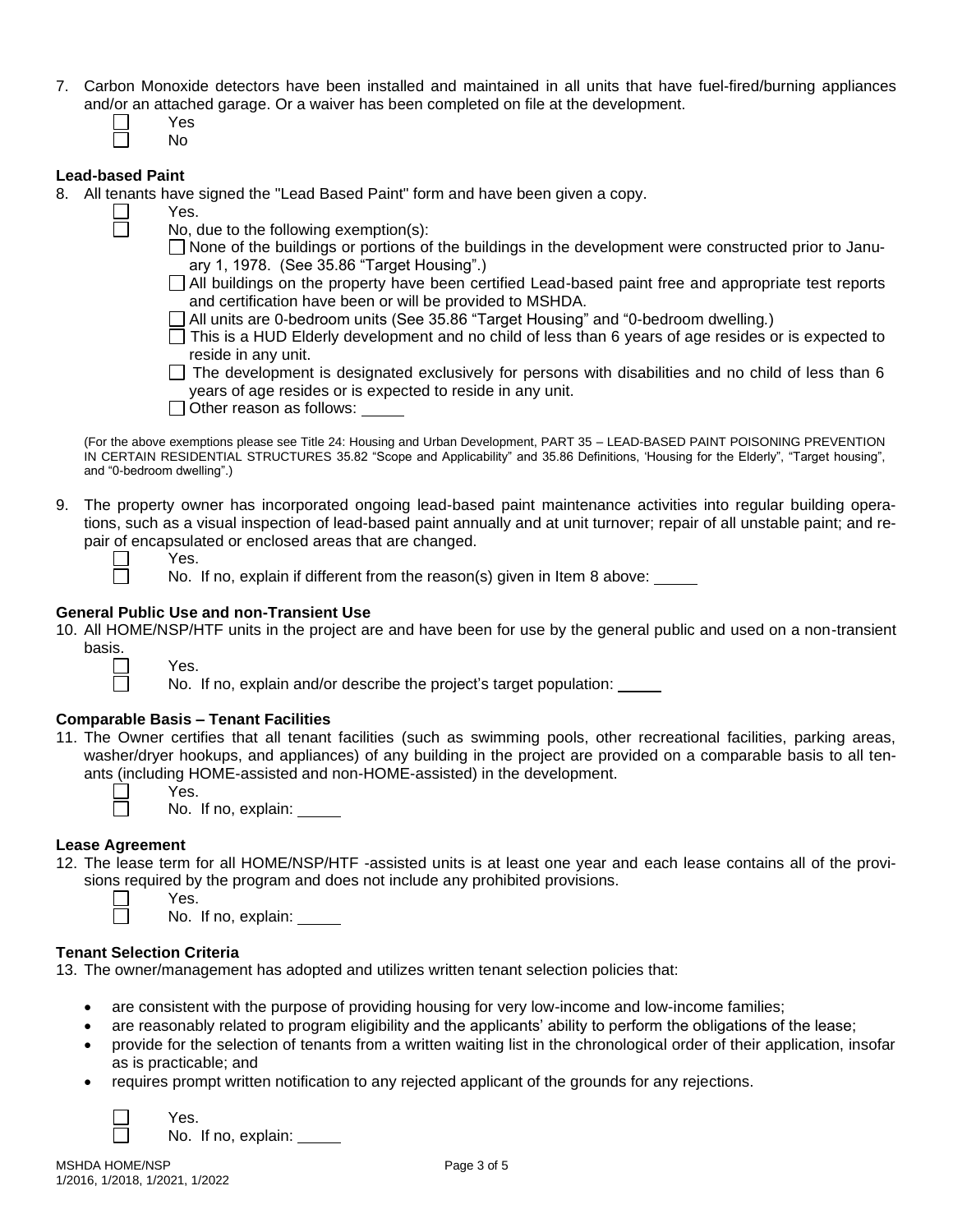## **Supportive Housing Services / Special Needs**

14. All required special needs units designated in the MSHDA Regulatory Agreement (or similar document) have been rented to tenants with special needs.

Yes. No. If no, explain: Not Applicable.

15. All required supportive housing services agreed to in the MSHDA Regulatory Agreement (or similar document) have been made available to the residents of the HOME-assisted units. Where stipulated in the MSHDA Regulatory Agreement (or similar document), these supportive services were made available by contract with a local service provider.

 $\Box$  $\Box$ 

 $\Box$ П

Yes. No. If no, explain: Not Applicable.

# **Evictions**

- 16. The Owner certifies that no tenants have been evicted or not had leases renewed, except for serious or repeated violations of the terms and conditions of the lease; for violation of applicable Federal, State, or local law; for completion of the tenancy period for transitional housing, or for other good cause.
	-

Yes.

No. If no, explain:

# **Discrimination Against Section 8/Housing Choice Vouchers**

17. All HOME/NSP/HTF restricted units were leased to residents without regard to their status as holders of rental vouchers or certificates that are available under 24 CFR 882,887, or 92.211.

| <u>uuruuduu</u> |
|-----------------|
| Yes.            |

No. If no, explain:

## **Affirmative Fair Housing Marketing Plan**

- 18. An up-to-date Affirmative Fair Housing Marketing Plan (AFHMP) is on file (and available for viewing by interested parties) at the development.
	- Yes. Indicate the date of the last up-date:

No. If no, explain:

- 18a. The AFHMP has been reviewed by the Owner and has been found to be effective in soliciting persons.
	- $\Box$  Yes.

 $\Box$  No. If no, explain:

- 18b. If the affirmative marketing requirements were not met, the Owner has attached a plan of corrective actions to be taken to make the AFHMP a success.
	- $\Box$  Yes.

No. If no, explain: \_\_\_\_\_

#### **Fair Housing and Reasonable Accommodations / Handicap-Accessibility**

- 19. The owner has and is complying with all federal, state and local laws relating to fair housing and equal opportunity, including but not limited to the following:
	- The Federal Fair Housing Act and the Michigan Fair Housing Act;
	- Age Discrimination Act of 1975;
	- Section 504 of the Rehabilitation Act of 1973;
	- Americans With Disabilities Act of 1990 (ADA);
	- Title VI Civil Rights Act 1964; and
	- Section 3 of the Housing and Urban Development Act of 1968.



Yes.

No. If no, explain: